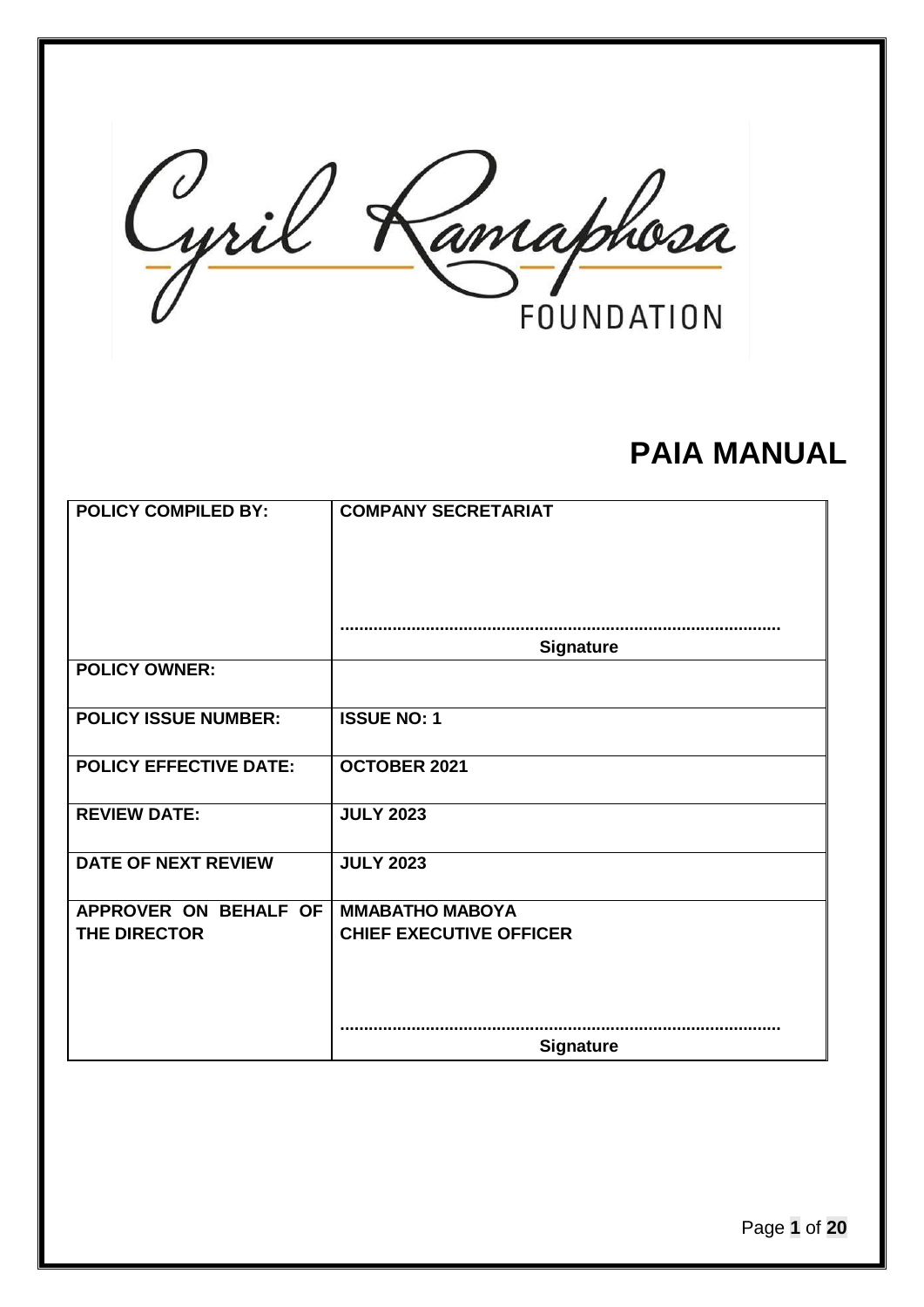# **Table of Contents**

| 1. |                                                                                        |  |
|----|----------------------------------------------------------------------------------------|--|
| 2  |                                                                                        |  |
| 3  |                                                                                        |  |
| 5  |                                                                                        |  |
| 6  |                                                                                        |  |
| 7  |                                                                                        |  |
| 8  | Records that are automatically available to either employees only or the general       |  |
| 9  | Records available in terms of other legislation as contemplated in section 51(1)(d) of |  |
|    |                                                                                        |  |
|    |                                                                                        |  |
| 13 |                                                                                        |  |
| 14 |                                                                                        |  |
| 15 |                                                                                        |  |
| 16 |                                                                                        |  |
| 17 |                                                                                        |  |
|    |                                                                                        |  |
|    |                                                                                        |  |
|    |                                                                                        |  |
|    |                                                                                        |  |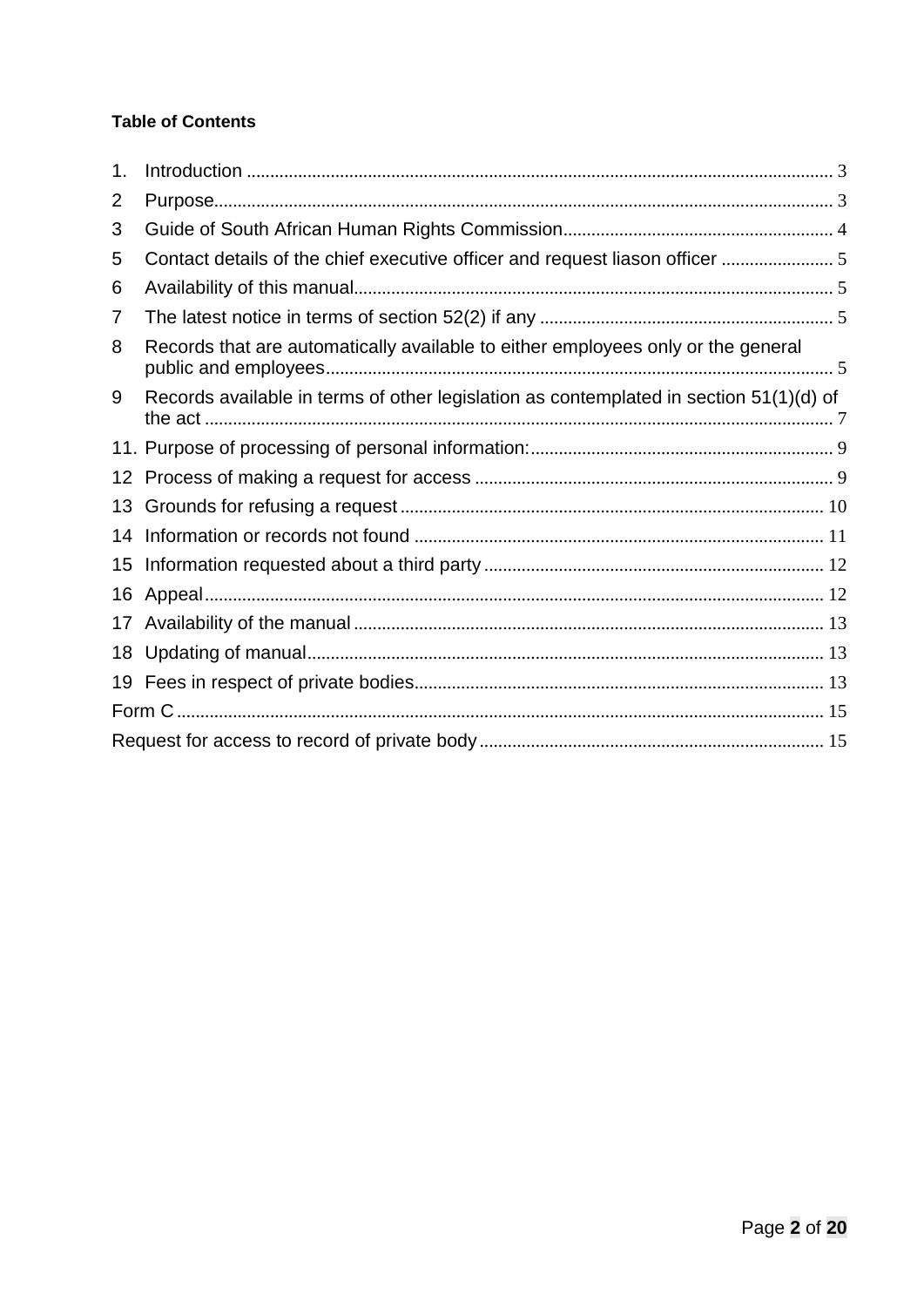#### <span id="page-2-0"></span>**1. INTRODUCTION**

- 1.1 In terms of Section 51 of Promotion of Access to Information Act, No 2 of 2000 ("PAIA"), all private entities are required to compile a PAIA Manual ("Manual") that provides information on both the types and categories of records held by the entity.
- 1.2 In addition, the Protection of Personal Information Act 4 of 2013 ("POPIA") amends PAIA in a number of ways. One of the keys ways in which POPIA changes PAIA relates to the role of the South African Human Rights Commission ("SAHRC"). Under POPIA the function of the SAHRC in terms of PAIA will be transferred to the Information Regulator once fully established, to monitor both POPIA and PAIA, and to handle complaints relating to access to information and the protection of personal information upon commencement of POPIA.
- 1.3 Section 9 of the Act, however, recognises that such right to access to information is subject to certain *justifiable limitations*, for instance limitations aimed at:
	- 1.3.1 The reasonable protection of privacy;
	- 1.3.2 Commercial confidentiality; and
	- 1.3.3 Effective, efficient, and good governance.
- 1.4 This Manual provides and outline types of records held by CRF and explains how requestors may submit requests to these records in terms of PAIA. It further allows requesters to access, object to and request a correction of personal information in terms of sections 23 and 24 of POPIA.

#### <span id="page-2-1"></span>**2 PURPOSE**

- 2.1 The purpose of PAIA is to promote the right of access to information, to foster a culture of transparency and accountability in South Africa. Furthermore, PAIA is aimed at encouraging an open democracy where individuals from all walks of life are empowered to engage with the government and participate in decisions which affect their lives.
- 2.2 The right of access to information is a unique right as it enables the realisation of other human rights: this is one of the most important ways in which PAIA can be used. PAIA and POPIA gives effect to everyone's constitutional right of access to information held by private sector or public bodies, that is required for the exercise and or protection of the requesters right.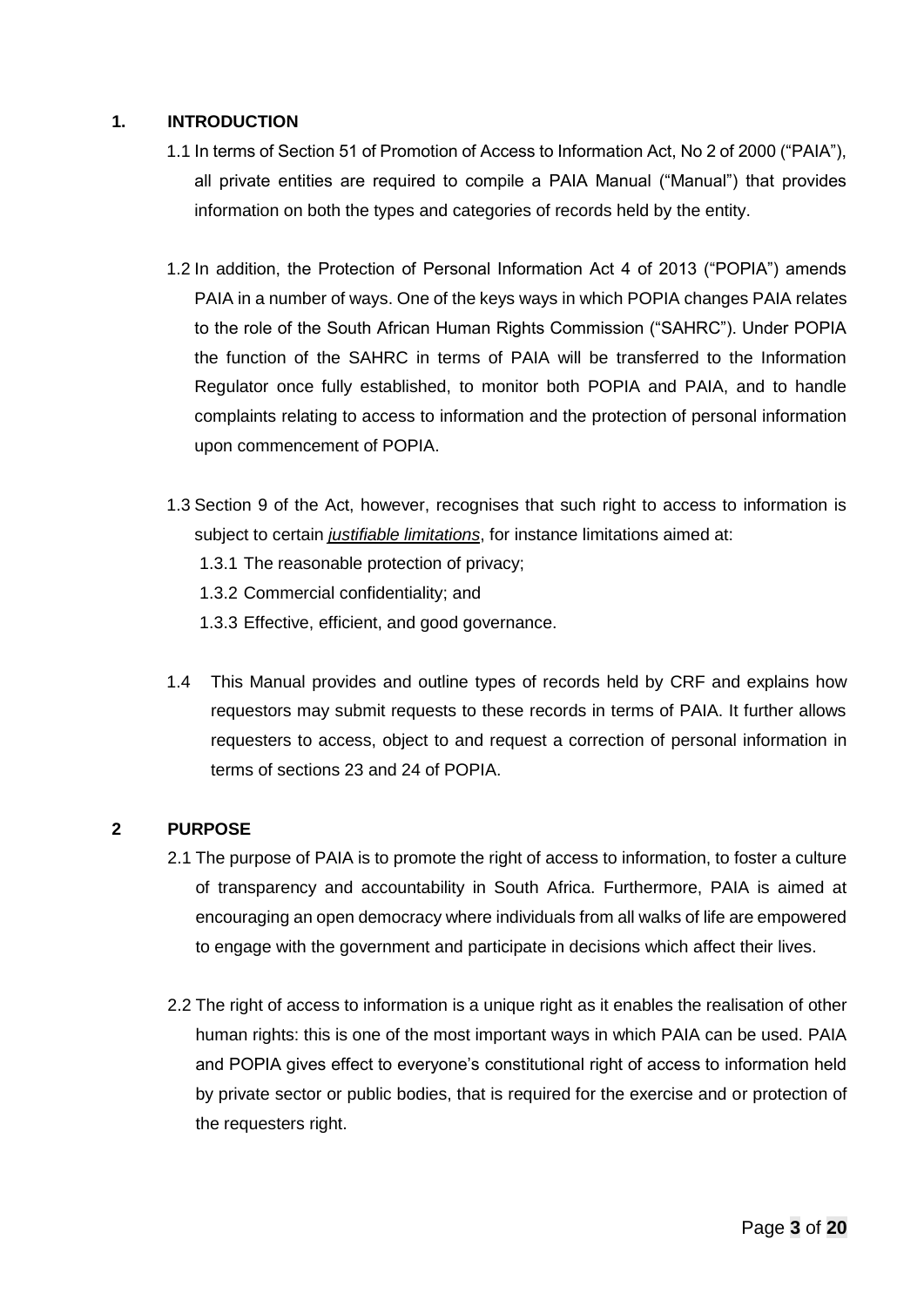#### <span id="page-3-0"></span>**3 GUIDE OF SOUTH AFRICAN HUMAN RIGHTS COMMISSION**

3.1 The SAHRC has compiled a Guide containing information on how to exercise any right contemplated in PAIA. This Guide is available in all official languages of South Africa. Copies of the Guide can be found at the head office of the SAHRC and all of its provincial offices. In addition, an electronic copy is available on the SAHRC's website [\(https://www.sahrc.org.za](https://www.sahrc.org.za/) )

The guide is available for inspection as follows: The South African Human Rights Commission PAIA Unit, Private Bag 2700, Houghton, 2041 Telephone No: 011 877 3803 Fax No: 011 403 0628 Website: www.sahrc.org.za Email: [section51.paia@sahrc.org.za](mailto:section51.paia@sahrc.org.za) **Postal Address: PAIA Unit**:

**From 1 July 2021 the contact details for PAIA Unit will be Street Address**: Information Regulator South Africa JD House, 27 Stiemens Street Braamfontein, Johannesburg, 2001 Postal Address: P.O Box 31533 Braamfontein, Johannesburg, 2017 General enquiries email: [inforeg@justice.gov.za](mailto:inforeg@justice.gov.za). Complaints email: [complaints.IR@justice.gov.za](mailto:complaints.IR@justice.gov.za)

#### **4 DETAILS OF THE FOUNDATION**

Full name : CYRIL RAMAPHOSA FOUNDATION TRUST Registration Number: IT 42/03 Postal Address : POSTNET SUITE 1027 PRIVATE BAG X9 BENMORE GAUTENG 2010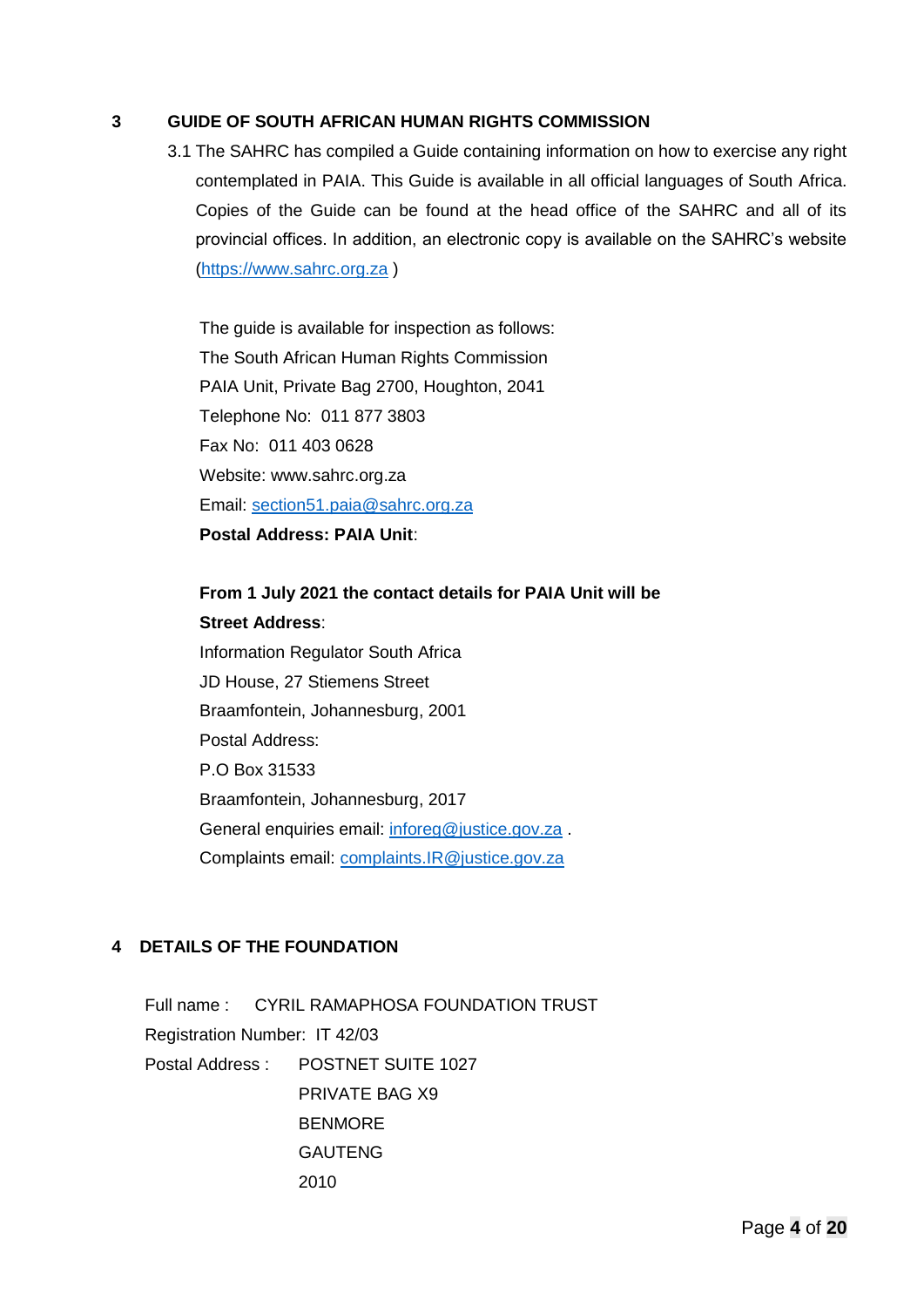| <b>Physical Address:</b> | 1 <sup>ST</sup> FLOOR            |
|--------------------------|----------------------------------|
|                          | <b>CHISLEHURSTON</b>             |
|                          | <b>SANDTON</b>                   |
|                          | 2196                             |
| Telephone                | : 011 592 6560                   |
| Website                  | www.cyrilramaphosafoundation.org |
| Email                    | : info@cyrilramaphosa.org        |

# <span id="page-4-0"></span>**5 CONTACT DETAILS OF THE CHIEF EXECUTIVE OFFICER AND REQUEST LIASON OFFICER**

5.1 The Chief Executive Officer is Mmabatho Maboya. Her contact details are:

Telephone: 011 592 6560

Email: [ceo@cyrilramaphosa.org](mailto:ceo@cyrilramaphosa.org)

5.2 The Request Liaison Officer is Melanie Spencer Telephone: 011 592 6560 Email: [coo@cyrilramaphosa.org](mailto:coo@cyrilramaphosa.org)

### <span id="page-4-1"></span>**6 AVAILABILITY OF THIS MANUAL**

You can access this manual on CRF Shared Folder or by requesting a copy by e-mail from the information officer on reasonable prior notice. Manuals are also available from the SAHRC website.

### <span id="page-4-2"></span>**7 THE LATEST NOTICE IN TERMS OF SECTION 52(2) IF ANY**

No notice has been published on the categories of records that are automatically available without a person having to request access in terms of section 52(2) of PAIA.

# <span id="page-4-3"></span>**8 RECORDS THAT ARE AUTOMATICALLY AVAILABLE TO EITHER EMPLOYEES ONLY OR THE GENERAL PUBLIC AND EMPLOYEES**

- 8.1 CRF maintains records on the following categories and subject matters, however, please note that recording a category or subject matter in this Manual does not imply that a request for access to such records would be granted.
- 8.2 All requests for access will be evaluated on a case-by-case basis in accordance with the provisions of PAIA and/or POPIA.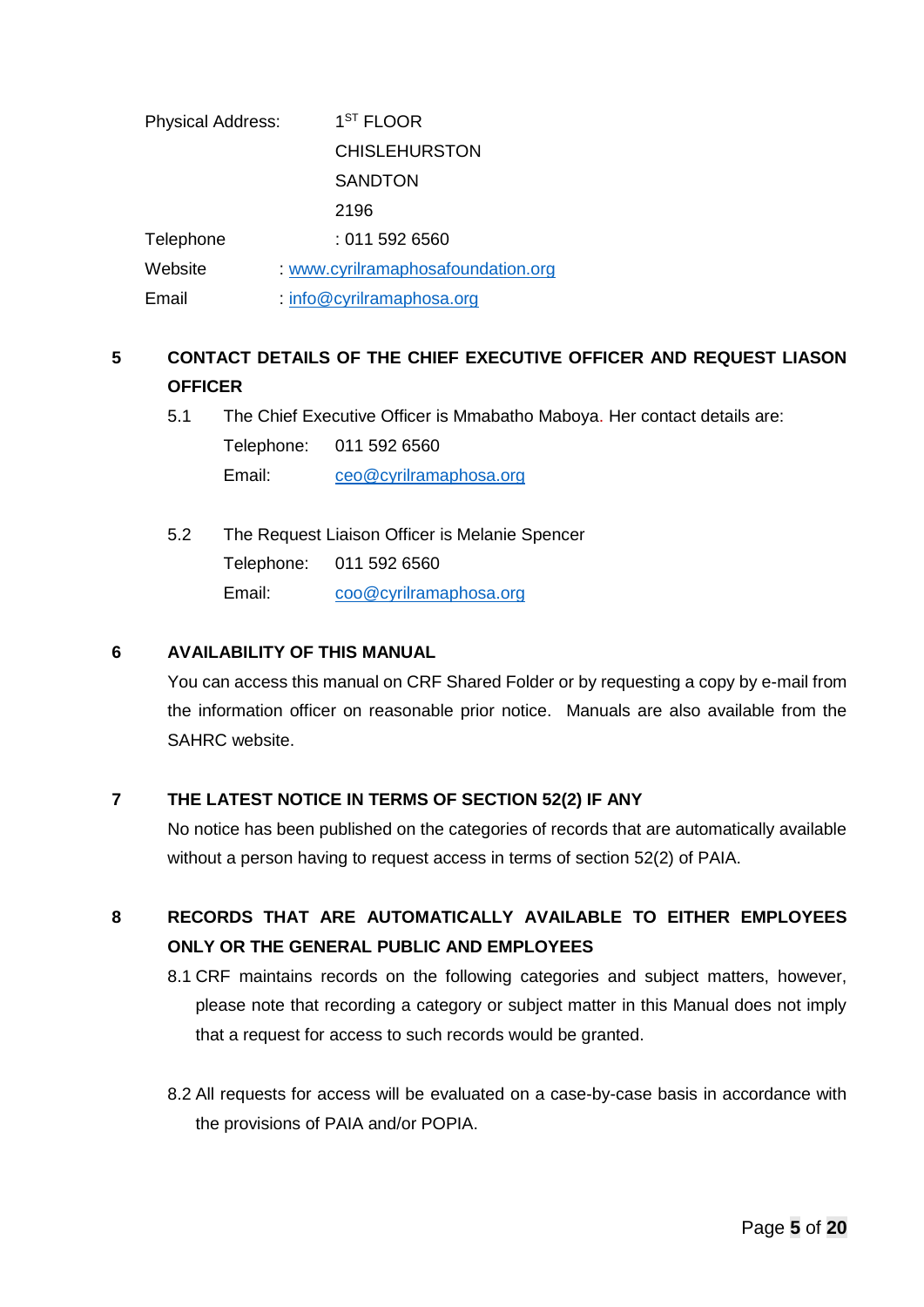- 8.3 A description of the categories of the records held and the types in which this information are classed.
- 8.4 These records are not automatically available without a request in terms of the Act. A request in terms of this section is subject to section 63(1) of the Act, which provides that the head of a company must refuse a request for access to a record of the company if the disclosure of the record would involve the unreasonable disclosure of personal information about a third party including a deceased individual.

| <b>Categories</b><br>of | <b>Types of information held</b>            | <b>Availability</b>         |
|-------------------------|---------------------------------------------|-----------------------------|
| information held        |                                             |                             |
| Company secretarial     | Founding documents including the Trust      | Not<br>automatically        |
|                         | Deed and Letter of Authority, minutes of    | available                   |
|                         | Board and Committee meetings, powers        |                             |
|                         | of attorney, records relating to the        |                             |
|                         | auditors;<br>appointment<br>of<br>Trustees; |                             |
|                         | prescribed officer. public officer; and     |                             |
|                         | company Secretary                           |                             |
| Legal services          | Agreements with beneficiaries, suppliers,   | automatically<br><b>Not</b> |
|                         | service providers and other parties         | available                   |
| Moveable<br>and         | Lease agreements and ordinary and           | <b>Not</b><br>automatically |
| immoveable property     | conditional sale agreements                 | available                   |
| Intellectual property   | Trademarks, patents, designs, know-how      | automatically<br><b>Not</b> |
|                         | and licensing agreements                    | available                   |
| Insurance               | Trademarks, patents, copyrights             | automatically<br><b>Not</b> |
|                         |                                             | available                   |
| Taxation                | Added<br>Tax (VAT), Standard<br>Value       | <b>Not</b><br>automatically |
|                         | Income Tax on Employees (SITE) and          | available                   |
|                         | Pay As You Earn (PAYE) records,             |                             |
|                         | employees for income tax purposes           |                             |
|                         | documents, Skills Development Levies        |                             |
|                         | UIF, Workmen's Compensation                 |                             |
| Human resources         | Policies<br>and<br>procedures,<br>employee  | automatically<br>Not        |
|                         | information, personnel files, employment    | available                   |
|                         | contracts, forms and applications, training |                             |
|                         | records, workplace agreements, records      |                             |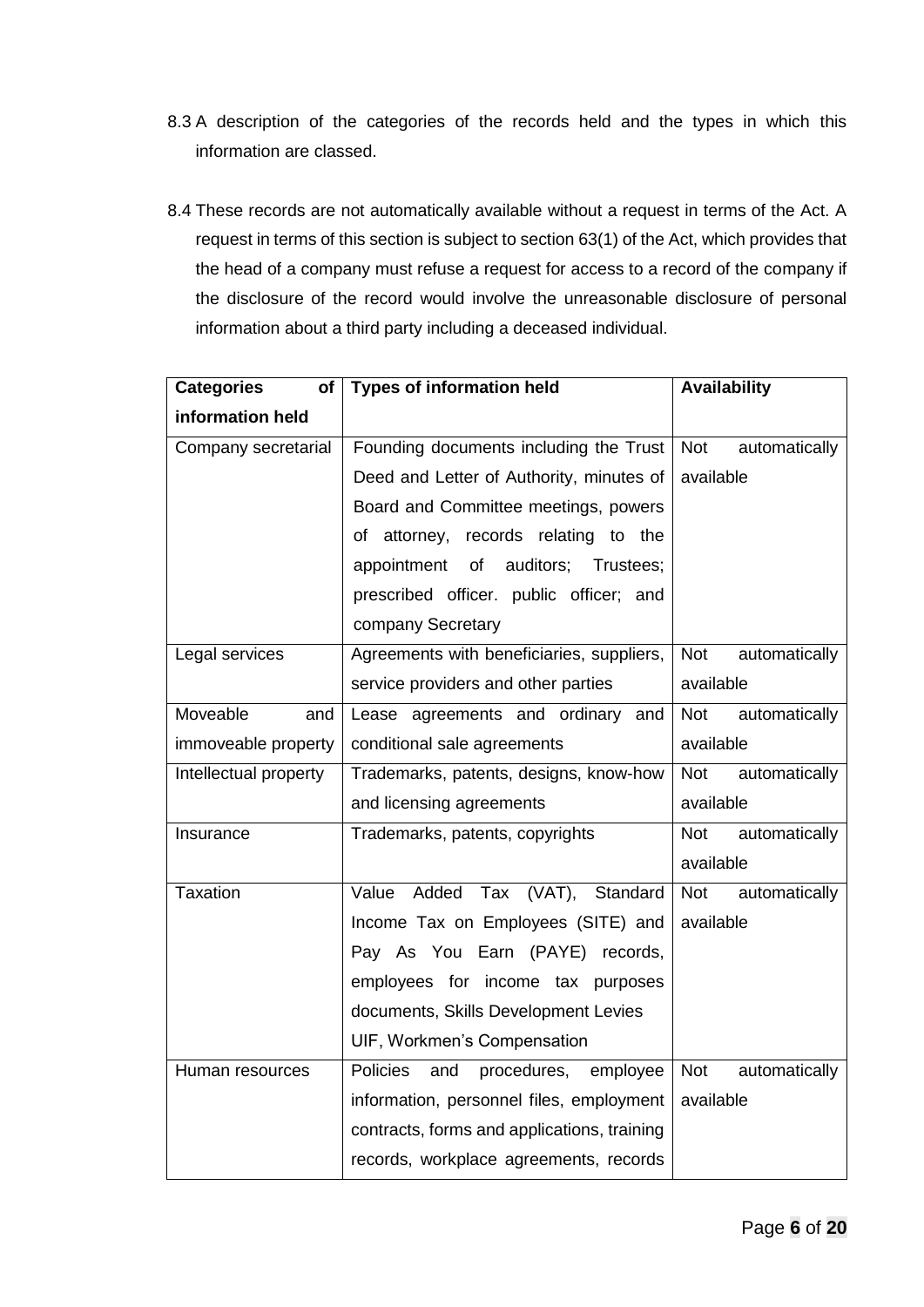|                           | and benefit arrangements rules<br>and       |                             |
|---------------------------|---------------------------------------------|-----------------------------|
|                           | records                                     |                             |
| Finance<br>and            | records,<br>audited<br>annual<br>Accounting | <b>Not</b><br>automatically |
| accounting                | financial statements, reports and returns,  | available                   |
|                           | banking details and bank statements,        |                             |
|                           | debtors/creditors<br>statements<br>and      |                             |
|                           | invoices, annual budget                     |                             |
| Operations                | Permits, licenses, consents, approvals,     | Not<br>automatically        |
|                           | authorisations,<br>applications<br>and      | available                   |
|                           | registrations, policies and procedures,     |                             |
|                           | reports and supporting documentation,       |                             |
|                           | information and security documents          |                             |
| Information               | documentation and manuals<br>System         | <b>Not</b><br>automatically |
| technology                | project,<br>disaster<br>recovery<br>and     | available                   |
|                           | implementation plans                        |                             |
| Administration            | Foundation's<br>The<br>database<br>and      | automatically<br>Not        |
|                           | correspondence with internal and external   | available                   |
|                           | parties                                     |                             |
| <b>Risk</b><br>Management | Risk management plans; and Strategic        | automatically<br>Not        |
| and Audit                 | risk register,                              | available                   |
| Safety, Health and        | Health<br>Complete<br>Safety,<br>and        | automatically<br><b>No</b>  |
| Environment               | <b>Environment Risk Assessment</b>          | available                   |
|                           | <b>Environmental Managements Plans</b>      |                             |
|                           | Inquiries, inspections, examinations by     |                             |
|                           | environmental authorities                   |                             |

# <span id="page-6-0"></span>**9 RECORDS AVAILABLE IN TERMS OF OTHER LEGISLATION AS CONTEMPLATED IN SECTION 51(1)(D) OF THE ACT**

Records available in terms of other legislation are as listed below:

- 1. Arbitration Act No. 42 of 1965
- 2. Basic Conditions of Employment Act No. 75 of 1997
- 3. Broad-based Black Economic Empowerment Act 53 of 2003
- 4. Companies Act No 71 of 2008 and Applicable Regulations
- 5. Compensation for Occupational Injuries and Health Diseases Act No. 130 of 1993
- 6. Consumer Protection Act 68 of 2008
- 7. Copyright Act No. 98 of 1978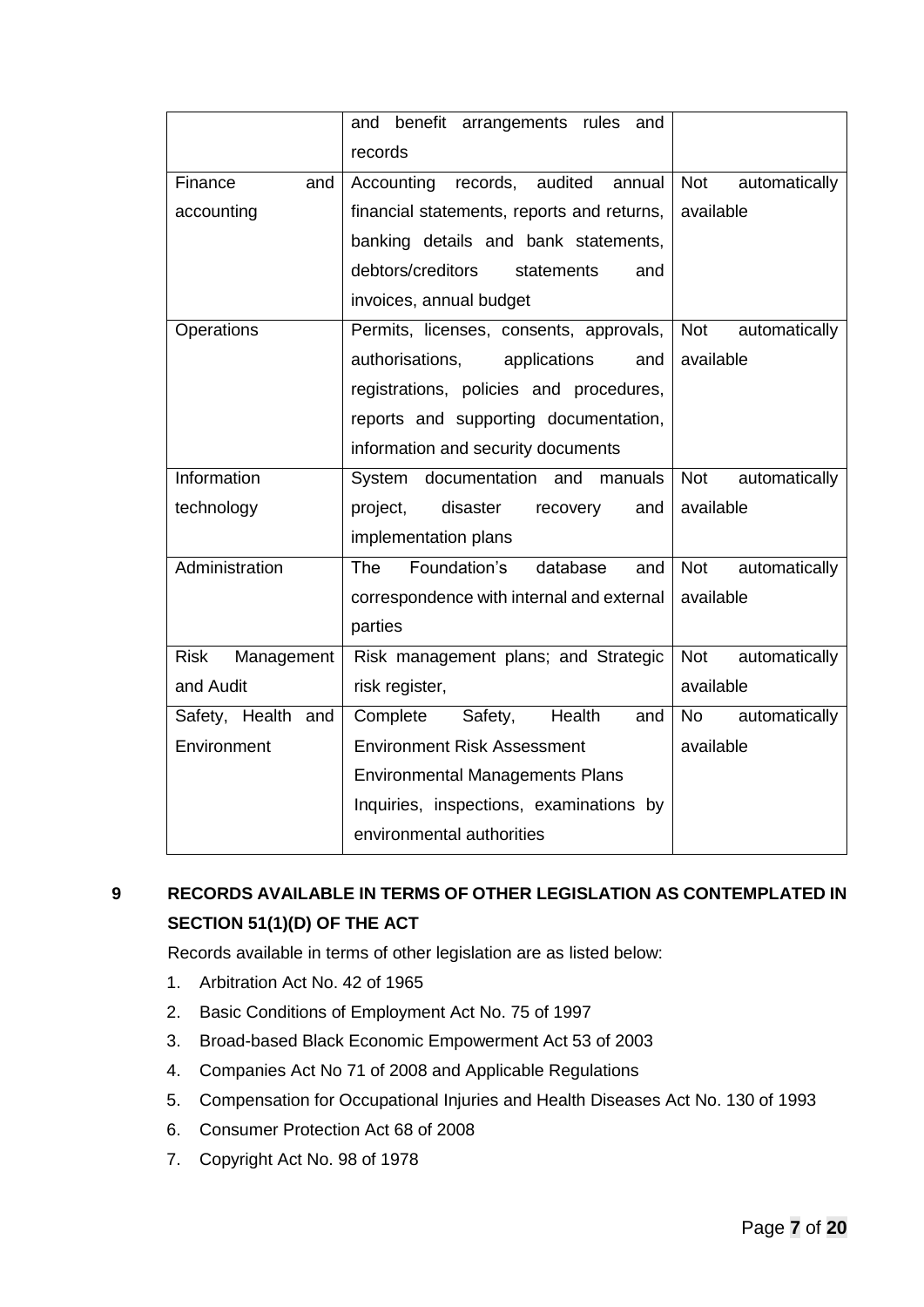- 8. Electronic Communications Act, No. 36 of 2005;
- 9. Electronic Communications and Transactions Act No 25 of 2002
- 10. Employment Equity Act. No. 55 of 1998
- 11. Financial Advisory and Intermediary Services Act 37 of 2002
- 12. Financial Intelligence Centre Act No. 38 of 2001.
- 13. Financial Services Board Act No. 97 of 1990
- 14. Harmful Business Practices Act No. 23 of 1999
- 15. Identification Act 68 of 1997
- 16. Insider Trading Act 135 of 1998
- 17. Insurance Act No. 27 of 1943
- 18. Intellectual Property Laws Amendment Act No. 38 of 1997
- 19. Labour Relations Act No 66 of 1995
- 20. Long –Term Insurance Act No. 52 of 1998
- 21. National Credit Act No. 34 of 2005
- 22. National Water Act 36 of 1998.
- 23. Non Profit Organisations Act No. 71 of 1997
- 24. Promotion of Access to Information Act No.2 of 2000
- 25. Promotion of Equality and Prevention of Unfair Discrimination Act No. 4 of 2000
- 26. Protected Disclosures Act No. 26 of 2000
- 27. Protection of Personal Information Act 4 of 2013
- 28. Regulation of Interception of Communication and Provision of Communications Act, No.2 of 2000
- 29. Information Act No. 70 of 2002
- 30. Skills Development Act 97 of 1998
- 31. Trademarks Act 194 of 1993
- 32. Unemployment Insurance Act No. 63 of 2001
- 33. Unemployment Insurance Contributions Act No 4 of 2002
- 34. Value Added Tax Act No 89 of 1991

#### **10 RECORDS AUTOMATICALLY AVAILABLE ON THE COMPANY WEBSITE**

10.1 CRF publishes a broad range of informative material both in print and on its website at [www.cyrilramaphosafoundation.org.](http://www.blackumbrellas.co.za/) The Data Subject may obtain Personal Information about themselves or information about CRF on the website. CRF will provide such information on request to the office where the records are held. A fee may be charged for copying of records depending on the volume requested.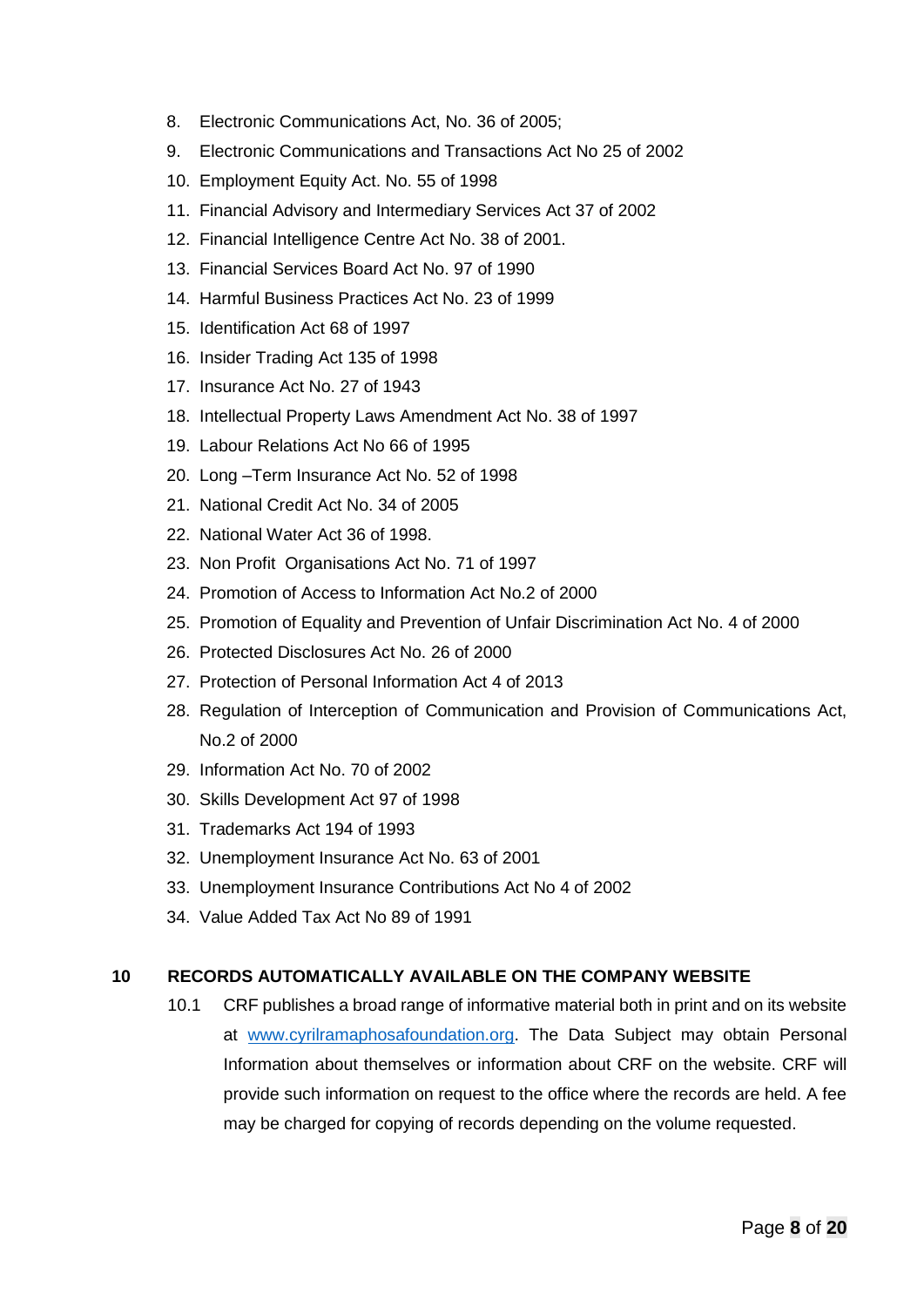#### <span id="page-8-0"></span>**11. PURPOSE OF PROCESSING OF PERSONAL INFORMATION:**

CRF processes Personal Information which includes but is not limited to the following purposes:

- 11.1 Rendering of services or providing support to CRF beneficiaries and employee administration;
- 11.2 Providing or managing any information on products and services offered;
- 11.3 Transacting with CRF's suppliers;
- 11.4 Maintaining customer records;
- 11.5 Maintain and safe keeping for employment purposes.; apprenticeship bursary purposes; travel purposes; general administration, financial and tax purposes; legal purposes; health and safety purposes;
- 11.6 Visitor access monitoring purposes,
- 11.7 Managing the premises and facilities;
- 11.8 Investigating of and preventing fraud; debt recovery; and
- 11.9 Responding to website enquiries

#### <span id="page-8-2"></span><span id="page-8-1"></span>**12 PROCESS OF MAKING A REQUEST FOR ACCESS**

#### **12.1 Form for Request:**

The requester must complete Form C and submit this form together with a request fee, to the Chief Executive Officer. The form must be submitted to the Chief Executive Officer, at his/her address or electronic mail address as stated earlier in this manual [*s 53(1)*]. A copy of the form is attached and marked annexure A (the "prescribed form"). The form is also available from the website of the SAHRC, or the website of the Department of Justice and Constitutional Development at [www.justice.gov.za](http://www.justice.gov.za/)

#### **12.2 Request Requirements:**

- 12.2.1 The requester must use the prescribed form, to make the request for access to a record.
- 12.2.2 The requester must provide sufficient detail on the request form to enable the designated Request Liaison Officer to identify the record and the requester.
- 12.2.3 The requester should indicate which form of access is required.
- 12.2.4 The requester should indicate if any other manner is to be used to inform the requester and state the necessary particulars to be so informed [s 53(2)(a) and  $(b)$  and  $(c)$ ].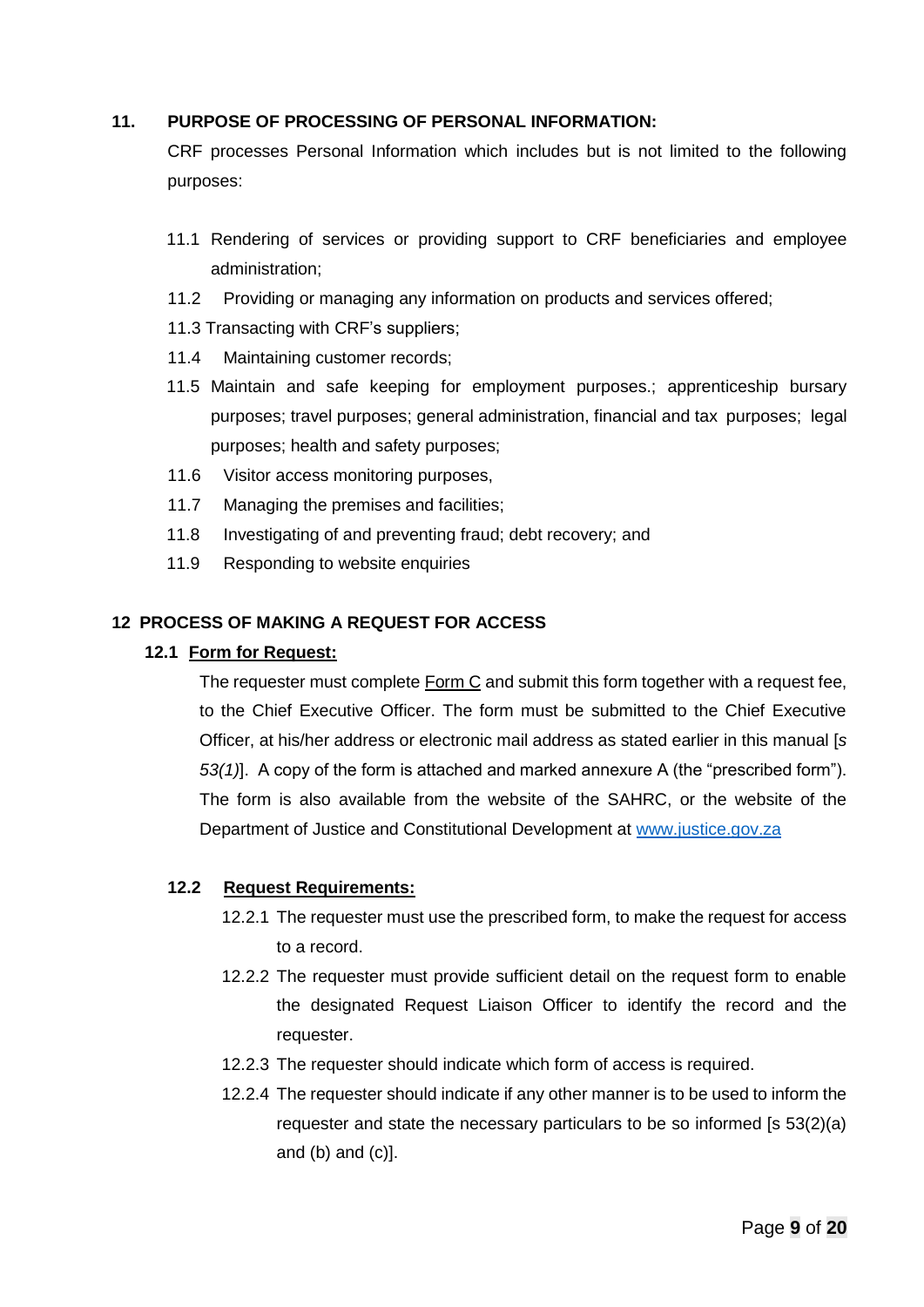- 12.2.5 The requester must identify the right that is sought to be exercised or to be protected and provide an explanation of why the requested record is required for the exercise or protection of that right  $[s 53(2)(d)]$ .
- 12.2.6 If a request is made on behalf of another person, the requester must then submit proof of the capacity in which the requester is making the request to the satisfaction of the designated manager of the private body [s 53(2)(f)] and follow the same process as stated in paragraph [12.1](#page-8-2) above.
- 12.2.7 A requester who seeks access to a record containing Personal Information about that requester is not required to pay the request fee.
- 12.2.8 Every other requester, who is not a personal requester, must pay the required request fee.
- 12.2.9 The Chief Executive Officer must notify the requester (other than a personal requester) by notice, requiring the requester to pay the prescribed fee (if any) before further processing the request [s 54(1)].
- 12.2.10The fee that the requester must pay is currently R50,00. The requester may lodge an application to the court against the tender or payment of the request fees 54(3)(b)].
- 12.2.11 After the Chief Executive Officer has made a decision on the request, the requester must be notified in the required form.
- 12.2.12 If the request is granted then a further access fee must be paid for the search, reproduction, preparation and for any time that has exceeded the prescribed hours to search and prepare the record for disclosure [s 54(6)].

#### <span id="page-9-0"></span>**13 GROUNDS FOR REFUSING A REQUEST**

- 13.1 CRF has the right to reject any request for information submitted in terms of Sections 62 to 70 of Chapter 4 of the PAIA Act.
- 13.2 If the request for access is refused, the Chief Executive Officer or the Request Liaison Officer shall advise the requester in writing of the refusal. The notice of refusal shall state –
- 13.3 adequate reasons for the refusal;
- 13.4 that the requester may lodge an appeal with a court of competent jurisdiction against the refusal of the request (including the period) for lodging such an appeal.
- 13.5 Upon the refusal by the Chief Executive Officer or the Request Liaison Officer, the deposit paid by the requester will be refunded.
- 13.6 If the Chief Executive Officer or the Request Liaison Officer fails to respond within 30 (thirty days) after a request has been received, it is deemed, in terms of section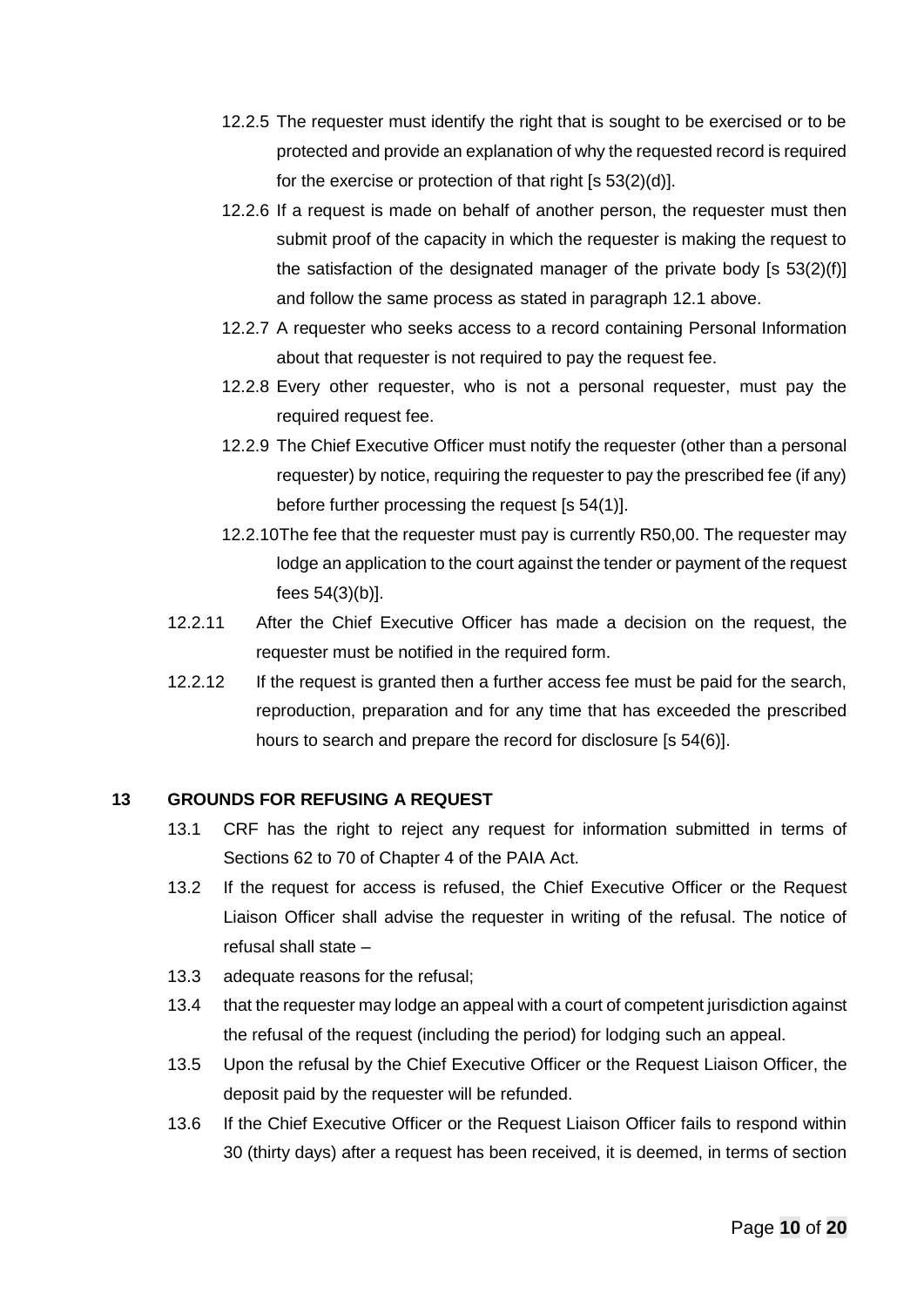58 read together with section 56(1) of the Act, that the Chief Executive Officer or the Request Liaison Officer has refused the request.

- 13.7 The Chief Executive Officer may decide to extend the period of thirty days ("original period") for another period of not more than thirty days if –
- 13.7.1 the request is for a large number of records;
- 13.7.2 the search for the records is to be conducted at premises not;
- 13.7.3 the search for the records is to be conducted at premises not situated in the same town or city as the head office of CRF;
- 13.7.4 consultation among divisions or departments, as the case may be, of CRF is required;
- 13.7.5 the requester consents to such an extension in writing; and
- 13.7.6 the parties agree in any other manner to such an extension.
- 13.8 Should CRF require an extension of time, the requester shall be informed in the manner stipulated in the prescribed form of the reasons for the extension.
- 13.9 The requester may lodge an appeal with a court of competent jurisdiction against any extension or against any procedure set out in this section.

#### <span id="page-10-1"></span><span id="page-10-0"></span>**14 INFORMATION OR RECORDS NOT FOUND**

- 14.1 If all reasonable steps have been taken to find a record, and such a record cannot be found or if the records do not exist, then the Chief Executive Officer or the Request Liaison Officer shall notify the requester, by way of an affidavit or affirmation, that it is not possible to give access to the requested record.
- 14.2 The affidavit or affirmation shall provide a full account of all the steps taken to find the record or to determine the existence thereof, including details of all communications by the Chief Executive Officer or the Request Liaison Officer with every person who conducted the search.
- 14.3 The notice, as set out in 14.1 [14.1s](#page-10-1)hall be regarded as a decision to refuse a request for access to the record concerned for the purposes of the Act.
- 14.4 If the record in question should later be found, the requester shall be given access to the record in the manner stipulated by the requester in the prescribed form unless access is refused by the Chief Executive Officer or the Request Liaison Officer.
- 14.5 The attention of the requester is drawn to the provisions of Chapter 4 of Part 3 of the Act in terms of which CRF may refuse, on certain specified grounds, to provide information to a requester.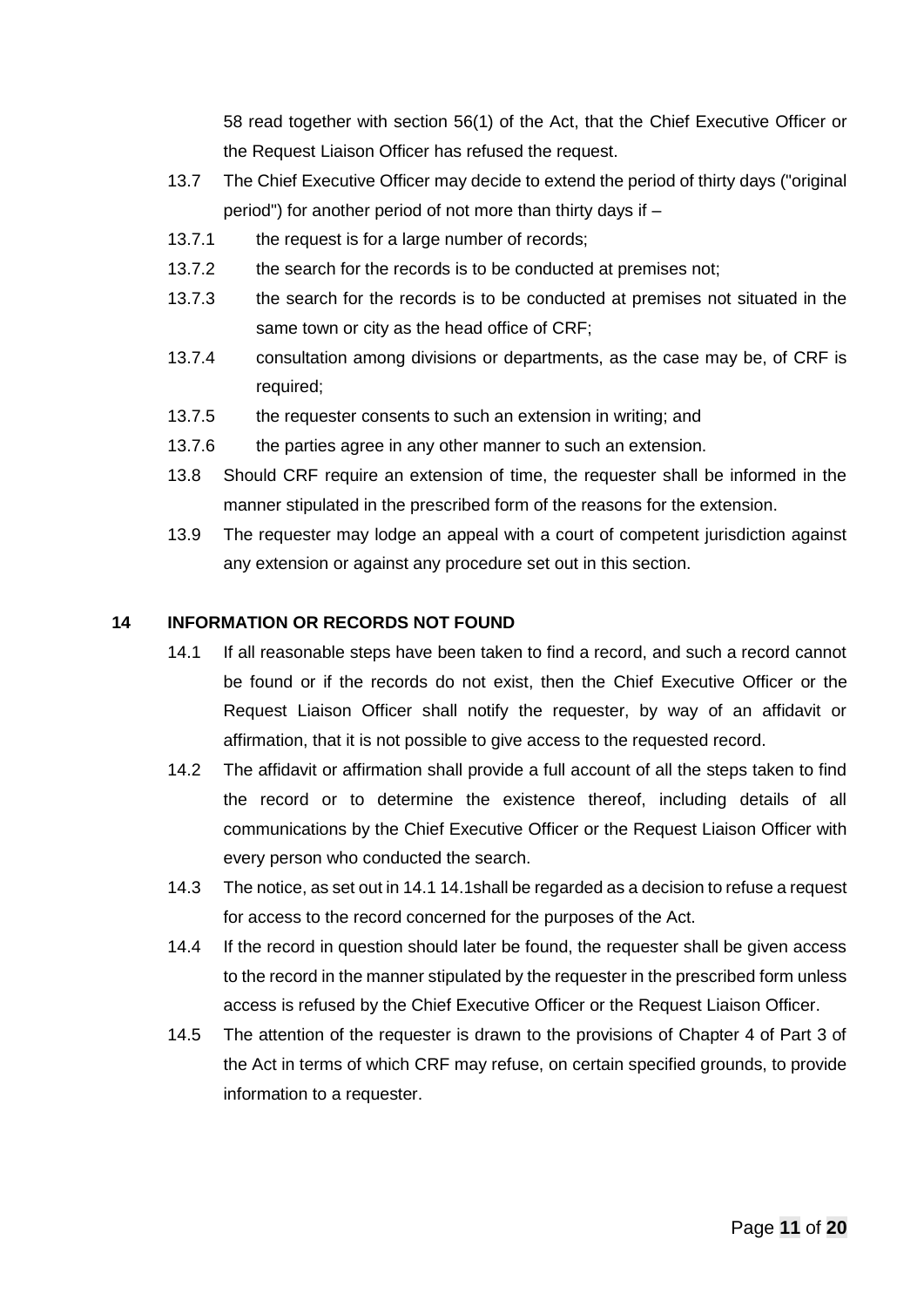#### <span id="page-11-0"></span>**15 INFORMATION REQUESTED ABOUT A THIRD PARTY**

- 15.1 Section 71 of the Act makes provision for a request for information or records about a third party.
- 15.2 In considering such a request, CRF will adhere to the provisions of sections 71 to 74 of the Act.
- 15.3 The attention of the requester is drawn to the provisions of Chapter 5 of Part 3 of the Act in terms of which CRF is obliged, in certain circumstances, to advise third parties of requests lodged in respect of information applicable to or concerning such third parties. In addition, the provisions of Chapter 2 of Part 4 of the Act entitle third parties to dispute the decisions of the Chief Executive Officer or the Request Liaison Officer by referring the matter to the High Court.

#### <span id="page-11-1"></span>**16 APPEAL**

- 16.1 A requestor may lodge an internal appeal against a decision of the Chief Executive Officer or Request Liaison Officer of CRF:
- 16.1.1 To refuse a request for access; or
- 16.1.2 Taken in terms of section 22, 26(1) or 29(3), in relation to that requester, with the Minister for Provincial and Local Government.
- 16.2 A third party may lodge an internal appeal against a decision of the Chief Executive Officer or Request Liaison Officer of CRF to grant a request for access.
- 16.3 An internal appeal must be lodged in the prescribed form:
- 16.3.1 Within 60 days;
- 16.3.2 If notice to a third party is required, within 30 days after notice is given to the appellant of the decision against;
- 16.3.3 It must be delivered or sent to the Chief Executive Officer or Request Liaison Officer of CRF at his or her addresses or fax number;
- 16.3.4 It must identify the subject of the internal appeal and state the reasons for the internal appeal and may include any other relevant information known to the appellant;
- 16.3.5 If, in addition of a written reply, the appellant wishes to be informed of the decision on the internal appeal in any other manner, must state that manner and provide the necessary particulars to be so informed;
- 16.3.6 If applicable, must be accompanied by the prescribed appeal fee, and specify a postal address or fax number.
- 16.4 If an appeal is lodged after the expiry of the period referred to, the Minister must, upon good cause shown, allow the late lodging of the appeal.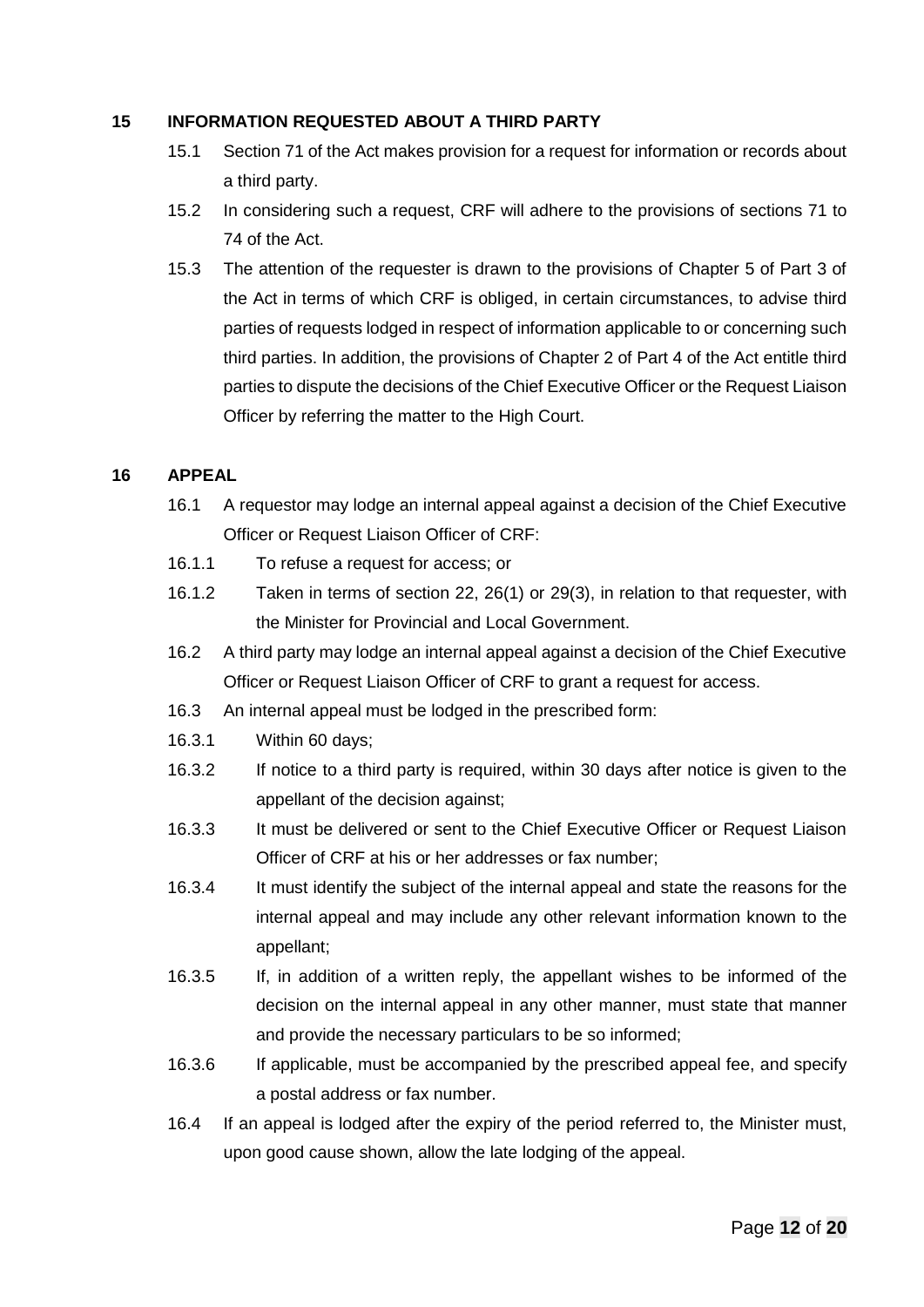- 16.5 If the Minister disallows the late lodging of the appeal, he or she must give notice of that decision to the person appeal fee (if any).
- 16.6 A requestor lodging an appeal against the refusal of his or her request of an appeal, the decision on the appeal may be deferred until the fee is paid.
- 16.7 As soon as reasonably possible, but in any event within ten (10) working days after receipt of an appeal, the Chief Executive Officer of CRF must submit the following to the Minister:
- 16.7.1 The appeal together with his or her reasons for the decision concerned; and
- 16.7.2 If the appeal is against the refusal or granting of a request for access, the name, postal address, phone and fax number and electronic mail address, whichever is available, of any third party that must be notified of the request.

#### <span id="page-12-0"></span>**17 AVAILABILITY OF THE MANUAL**

17.1 This manual is available for inspection at the office of CRF free of charge.

### <span id="page-12-1"></span>**18 UPDATING OF MANUAL**

18.1 CRF may update this manual annually or at such intervals as may be necessary.

### <span id="page-12-2"></span>**19 FEES IN RESPECT OF PRIVATE BODIES**

- 19.1 The following is a breakdown of the fees structure for the purposes of determining the manner in which fees relating to a request for access to a record of a private body are to be calculated. Part III of Regulation 187 published in the Government Gazette on the 15 February 2002. The fees payable are as summarised below:
- 19.1.1 The fee for a copy of the manual as contemplated in regulation 9(2)(c) is R1,10 for every photocopy of an A4-size page or part thereof.
- **19.1.2** The fees for reproduction referred to in regulation 11(1) are as follows**:**
	- For every photocopy of an A4-size page or part thereof R1,10
	- For every printed copy of an A4-size page or part thereof held on a computer or in electronic or machine-readable form R0, 75
	- For a copy in a computer-readable form on  $-$  (i) stiffy disc R 7, 50; (ii) compact disc R 70,00
	- For a transcription of visual images, for an A4-size page or part thereof R 40,00, (ii) For a copy of visual images R 60,00
	- For a transcription of an audio record, for an A4-size page or part thereof R 20,00; (ii) For a copy of an audio record R 30,00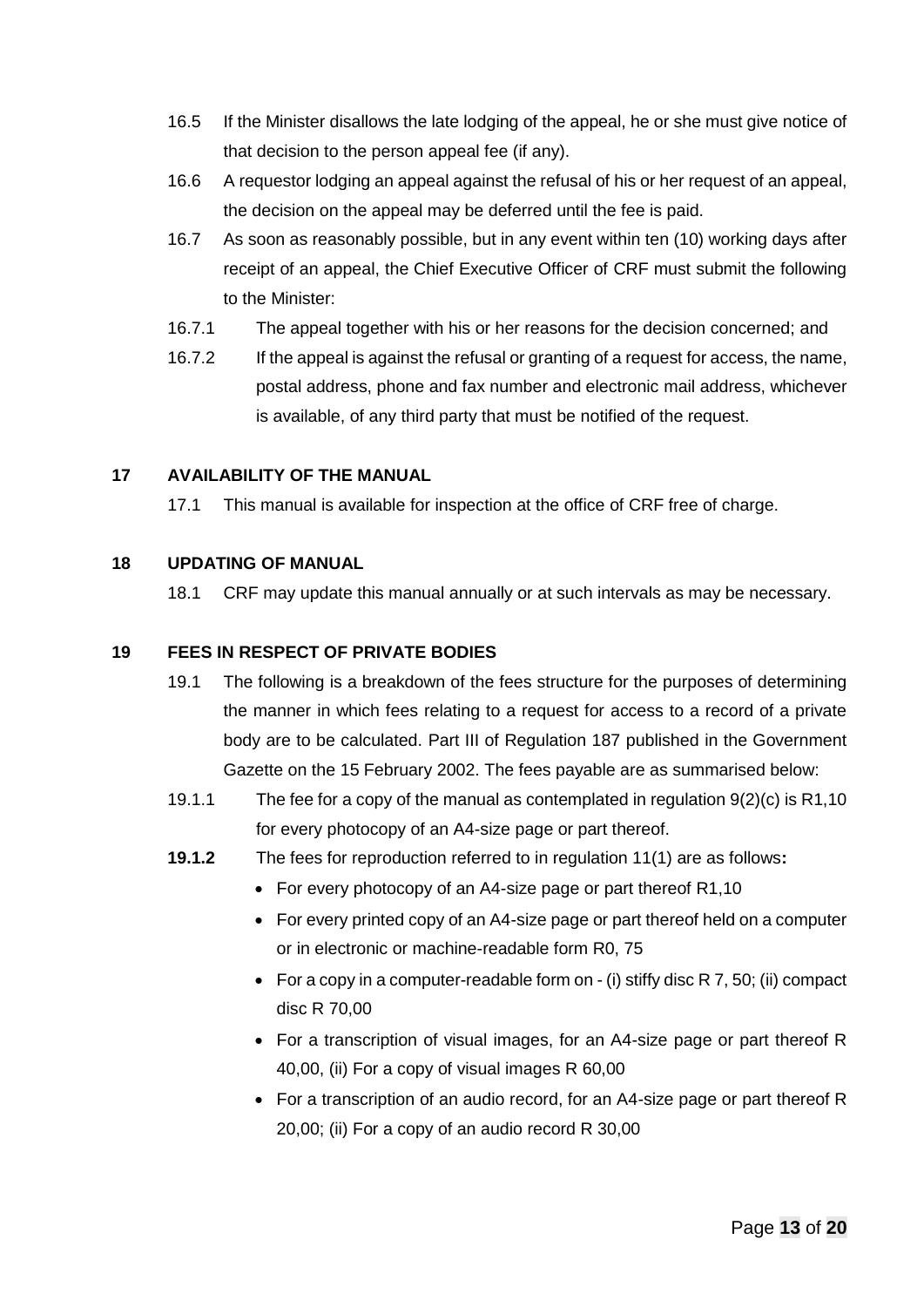- 19.1.3 The request fee payable by a requester, other than a personal requester, referred to in Regulation 11(2) is R50,00.
- 19.1.4 The access fees payable by a requester referred to in Regulation 11(3) are as follows:
	- For every photocopy of an A4-size page or part thereof R 1,10;
	- For every printed copy of an A4-size page or part; thereof held on a computer or in electronic or machine-readable form R 0,75;
	- For a copy in a computer-readable form on (i) stiffy disc R 7,50; (ii) compact disc R 70,00
	- For a transcription of visual images, for an A4-size page or part thereof R 40,00; (ii) For a copy of visual images R 60,00
	- For a transcription of an audio record, for an A4-size page or part thereof R 20,00; (ii) For a copy of an audio record R 30,00
- 19.1.5 To search for and prepare the record for disclosure, R30,00; for each hour or part of an hour reasonably required for such search and preparation.
- 19.1.6 For purposes of section 54(2) of the Act, the following applies:
	- Six hours as the hours to be exceeded before a deposit is payable; and
	- one third of the access fee is payable as a deposit by the requester.
- 19.1.7 The actual postage is payable when a copy of a record must be posted to a requester.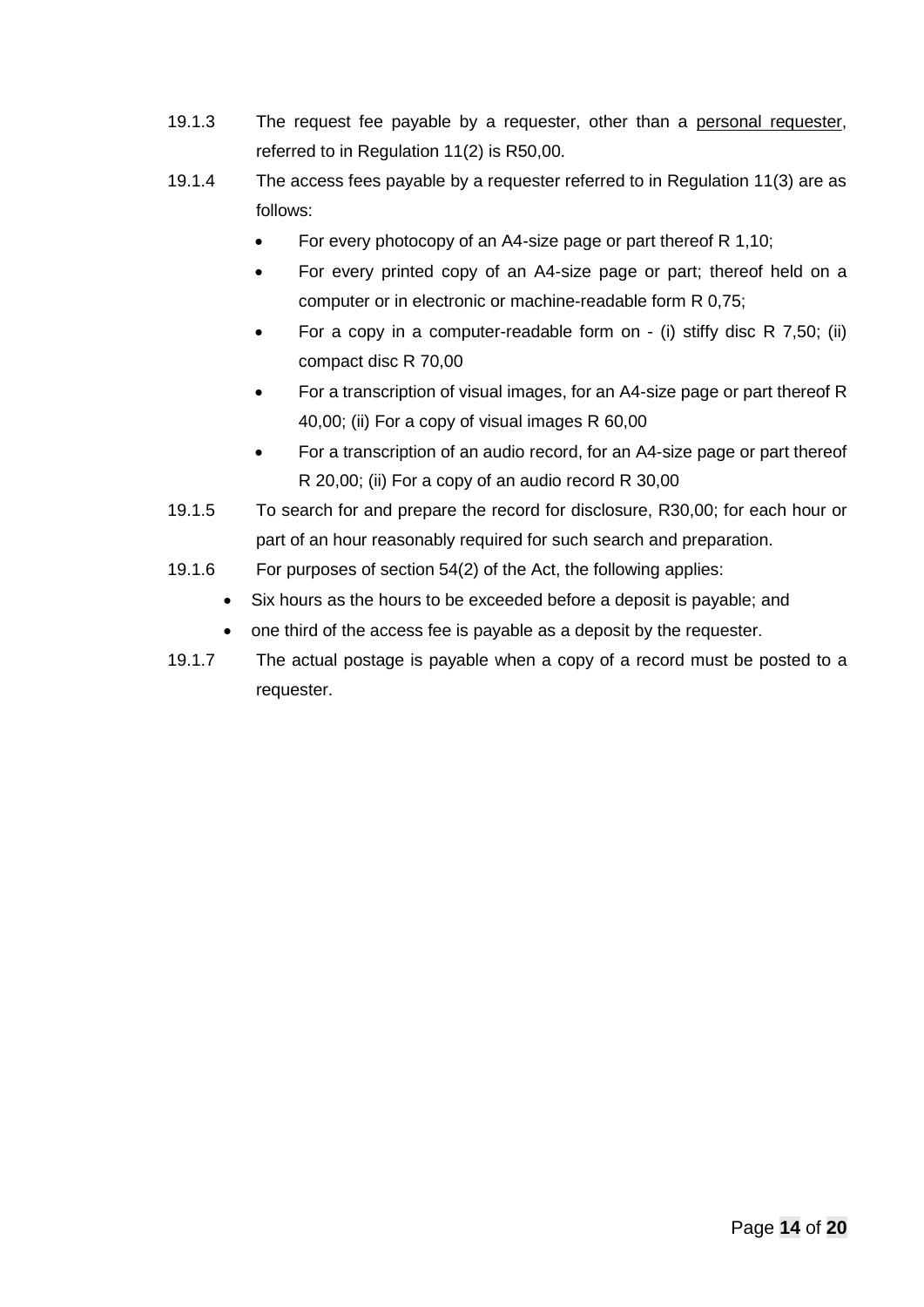#### **FORM C**

#### **REQUEST FOR ACCESS TO RECORD OF PRIVATE BODY**

<span id="page-14-1"></span><span id="page-14-0"></span>(Section 53(1) of the Promotion of Access to Information Act 2000 (Act No. 2 of 2000))

[Regulation 10]

\_\_\_\_\_\_\_\_\_\_\_\_\_\_\_\_\_\_\_\_\_\_\_\_\_\_\_\_\_\_\_\_\_\_\_\_\_\_\_\_\_\_\_\_\_\_\_\_\_\_\_\_\_\_\_\_\_\_\_\_\_\_\_\_\_\_\_\_\_\_\_\_\_\_

\_\_\_\_\_\_\_\_\_\_\_\_\_\_\_\_\_\_\_\_\_\_\_\_\_\_\_\_\_\_\_\_\_\_\_\_\_\_\_\_\_\_\_\_\_\_\_\_\_\_\_\_\_\_\_\_\_\_\_\_\_\_\_\_\_\_\_\_\_\_\_\_\_\_

\_\_\_\_\_\_\_\_\_\_\_\_\_\_\_\_\_\_\_\_\_\_\_\_\_\_\_\_\_\_\_\_\_\_\_\_\_\_\_\_\_\_\_\_\_\_\_\_\_\_\_\_\_\_\_\_\_\_\_\_\_\_\_\_\_\_\_\_\_\_\_\_\_\_

**A. Particulars of private body**

The Chief Executive Officer:

#### **B. Particulars of person requesting access to the record**

(*a*) *The particulars of the person who requests access to the record must be given below.*

(*b*) *The address and/or fax number in the Republic to which the information is to be sent must be given.*

*(c) Proof of the capacity in which the request is made, if applicable, must be attached.*

| Postal address: |
|-----------------|
|                 |
|                 |
|                 |
|                 |
|                 |
|                 |
|                 |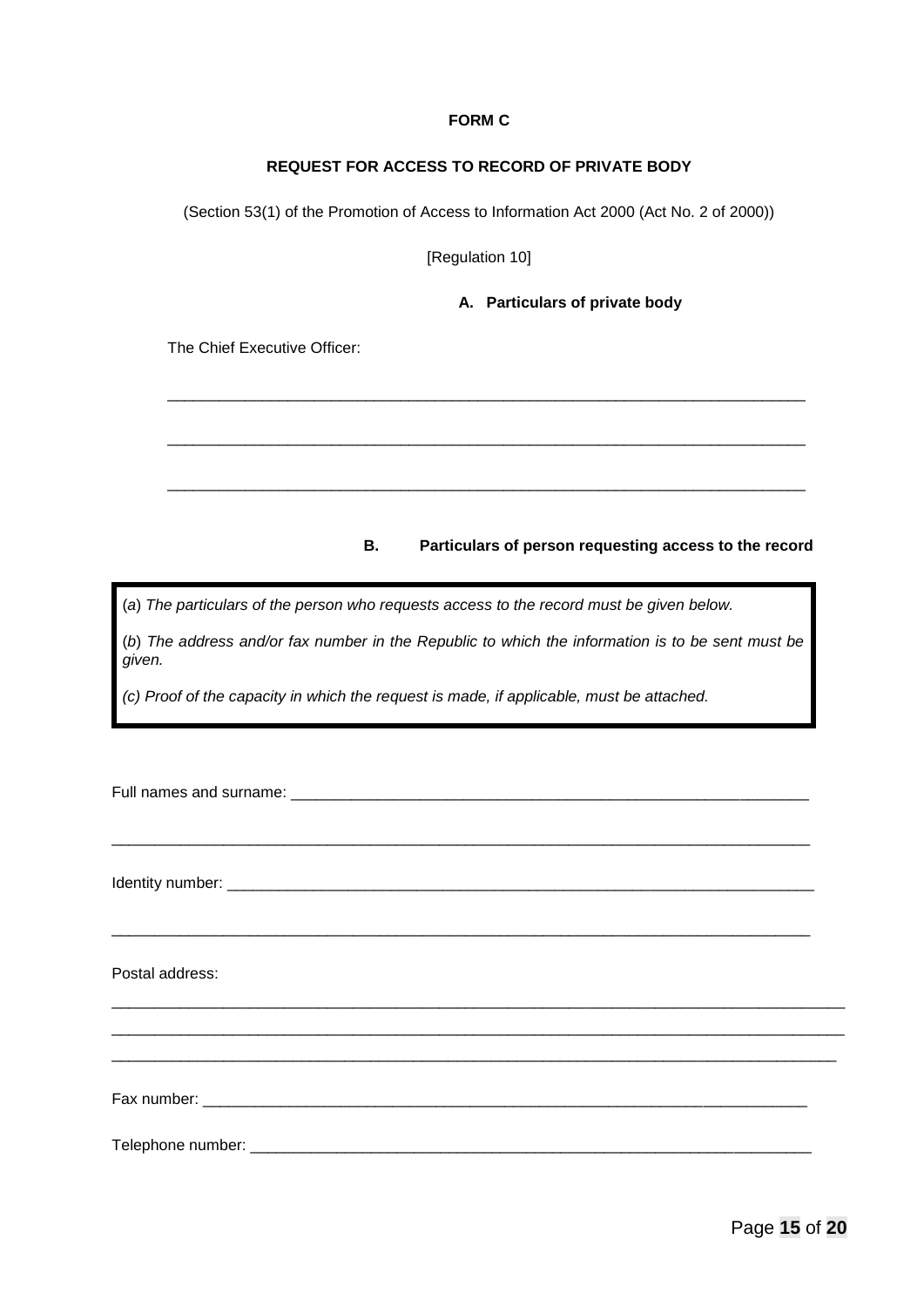|  |  |  |  |  |  | Capacity in which request is made, when made on behalf of another person: |  |
|--|--|--|--|--|--|---------------------------------------------------------------------------|--|
|  |  |  |  |  |  |                                                                           |  |

\_\_\_\_\_\_\_\_\_\_\_\_\_\_\_\_\_\_\_\_\_\_\_\_\_\_\_\_\_\_\_\_\_\_\_\_\_\_\_\_\_\_\_\_\_\_\_\_\_\_\_\_\_\_\_\_\_\_\_\_\_\_\_\_\_\_\_\_\_\_\_\_\_\_\_\_\_\_\_\_\_

#### **C. Particulars of person on whose behalf request is made**

| This section must be completed ONLY if a request for information is made on behalf of another                                                                        |
|----------------------------------------------------------------------------------------------------------------------------------------------------------------------|
| person.                                                                                                                                                              |
|                                                                                                                                                                      |
|                                                                                                                                                                      |
|                                                                                                                                                                      |
| Full names and surname:                                                                                                                                              |
|                                                                                                                                                                      |
|                                                                                                                                                                      |
| Identity number: _______                                                                                                                                             |
|                                                                                                                                                                      |
| <b>Particulars of record</b><br>D.                                                                                                                                   |
|                                                                                                                                                                      |
| Provide full particulars of the record to which access is requested, including the reference<br>(a)                                                                  |
| number if that is known to you, to enable the record to be located.<br>(b) if the provided space is inadequate, please continue on a separate folio and attach it to |
| this form. The requester must sign all the additional folios.                                                                                                        |

\_\_\_\_\_\_\_\_\_\_\_\_\_\_\_\_\_\_\_\_\_\_\_\_\_\_\_\_\_\_\_\_\_\_\_\_\_\_\_\_\_\_\_\_\_\_\_\_\_\_\_\_\_\_\_\_\_\_\_\_\_\_\_\_\_\_\_\_\_\_\_\_\_\_\_\_\_\_\_\_\_\_\_\_\_

\_\_\_\_\_\_\_\_\_\_\_\_\_\_\_\_\_\_\_\_\_\_\_\_\_\_\_\_\_\_\_\_\_\_\_\_\_\_\_\_\_\_\_\_\_\_\_\_\_\_\_\_\_\_\_\_\_\_\_\_\_\_\_\_\_\_\_\_\_\_\_\_\_\_\_\_\_\_\_\_\_\_\_\_\_

\_\_\_\_\_\_\_\_\_\_\_\_\_\_\_\_\_\_\_\_\_\_\_\_\_\_\_\_\_\_\_\_\_\_\_\_\_\_\_\_\_\_\_\_\_\_\_\_\_\_\_\_\_\_\_\_\_\_\_\_\_\_\_\_\_\_\_\_\_\_\_\_\_\_\_\_\_\_\_\_\_\_\_\_\_

\_\_\_\_\_\_\_\_\_\_\_\_\_\_\_\_\_\_\_\_\_\_\_\_\_\_\_\_\_\_\_\_\_\_\_\_\_\_\_\_\_\_\_\_\_\_\_\_\_\_\_\_\_\_\_\_\_\_\_\_\_\_\_\_\_\_\_\_\_\_\_\_\_\_\_\_\_\_\_\_\_\_\_\_\_

1. Description of record or relevant part of the record:

2. Reference number, if available:

ı

Ŧ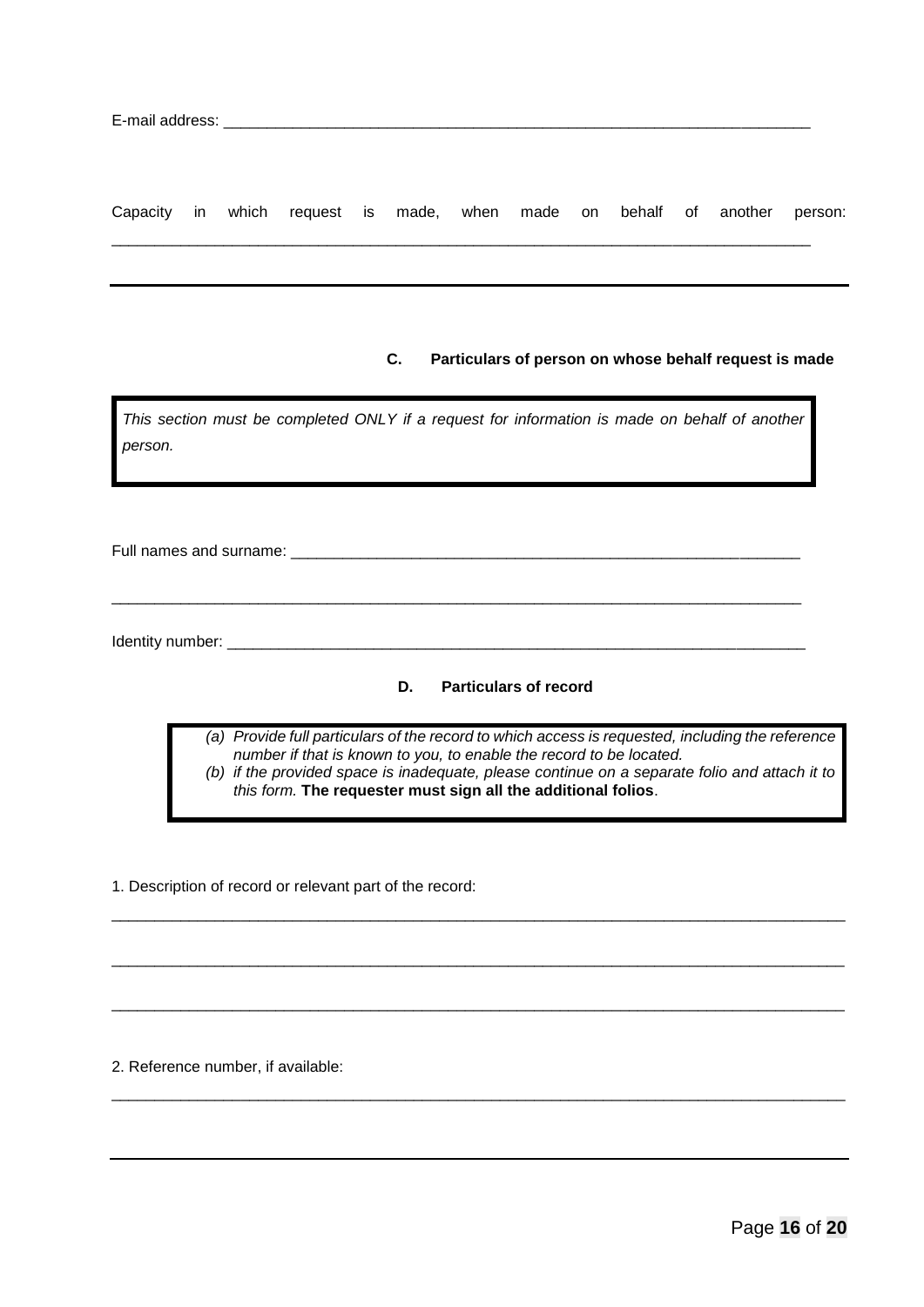3. Any further particulars of record:

#### **E. Fees**

\_\_\_\_\_\_\_\_\_\_\_\_\_\_\_\_\_\_\_\_\_\_\_\_\_\_\_\_\_\_\_\_\_\_\_\_\_\_\_\_\_\_\_\_\_\_\_\_\_\_\_\_\_\_\_\_\_\_\_\_\_\_\_\_\_\_\_\_\_\_\_\_\_\_\_\_\_\_\_\_\_\_\_\_\_

*(a) A request for access to a record, other than a record containing Personal Information about yourself, will be processed only after a request fee has been paid.*

*(b) You will be notified of the amount required to be paid as the request fee.*

*(c) The fee payable for access to a record depends on the form in which access is required and the reasonable time required to search for and prepare a record.*

\_\_\_\_\_\_\_\_\_\_\_\_\_\_\_\_\_\_\_\_\_\_\_\_\_\_\_\_\_\_\_\_\_\_\_\_\_\_\_\_\_\_\_\_\_\_\_\_\_\_\_\_\_\_\_\_\_\_\_\_\_\_\_\_\_\_\_\_\_\_\_\_\_\_\_\_\_\_\_\_\_\_\_\_\_ \_\_\_\_\_\_\_\_\_\_\_\_\_\_\_\_\_\_\_\_\_\_\_\_\_\_\_\_\_\_\_\_\_\_\_\_\_\_\_\_\_\_\_\_\_\_\_\_\_\_\_\_\_\_\_\_\_\_\_\_\_\_\_\_\_\_\_\_\_\_\_\_\_\_\_\_\_\_\_\_\_\_\_\_\_ \_\_\_\_\_\_\_\_\_\_\_\_\_\_\_\_\_\_\_\_\_\_\_\_\_\_\_\_\_\_\_\_\_\_\_\_\_\_\_\_\_\_\_\_\_\_\_\_\_\_\_\_\_\_\_\_\_\_\_\_\_\_\_\_\_\_\_\_\_\_\_\_\_\_\_\_\_\_\_\_\_\_\_\_

*(d) If you qualify for exemption of the payment of any fee, please state the reason for exemption.*

Reason for exemption from payment of fees:

#### **F. Form of access to record**

*If you are prevented by a disability to read, view or listen to the record in the form of access provided for in 1 to 4 hereunder, state your disability and indicate in which form the record is required.*

| Disability: | Form in which record is required: |
|-------------|-----------------------------------|
|             |                                   |
|             |                                   |
|             |                                   |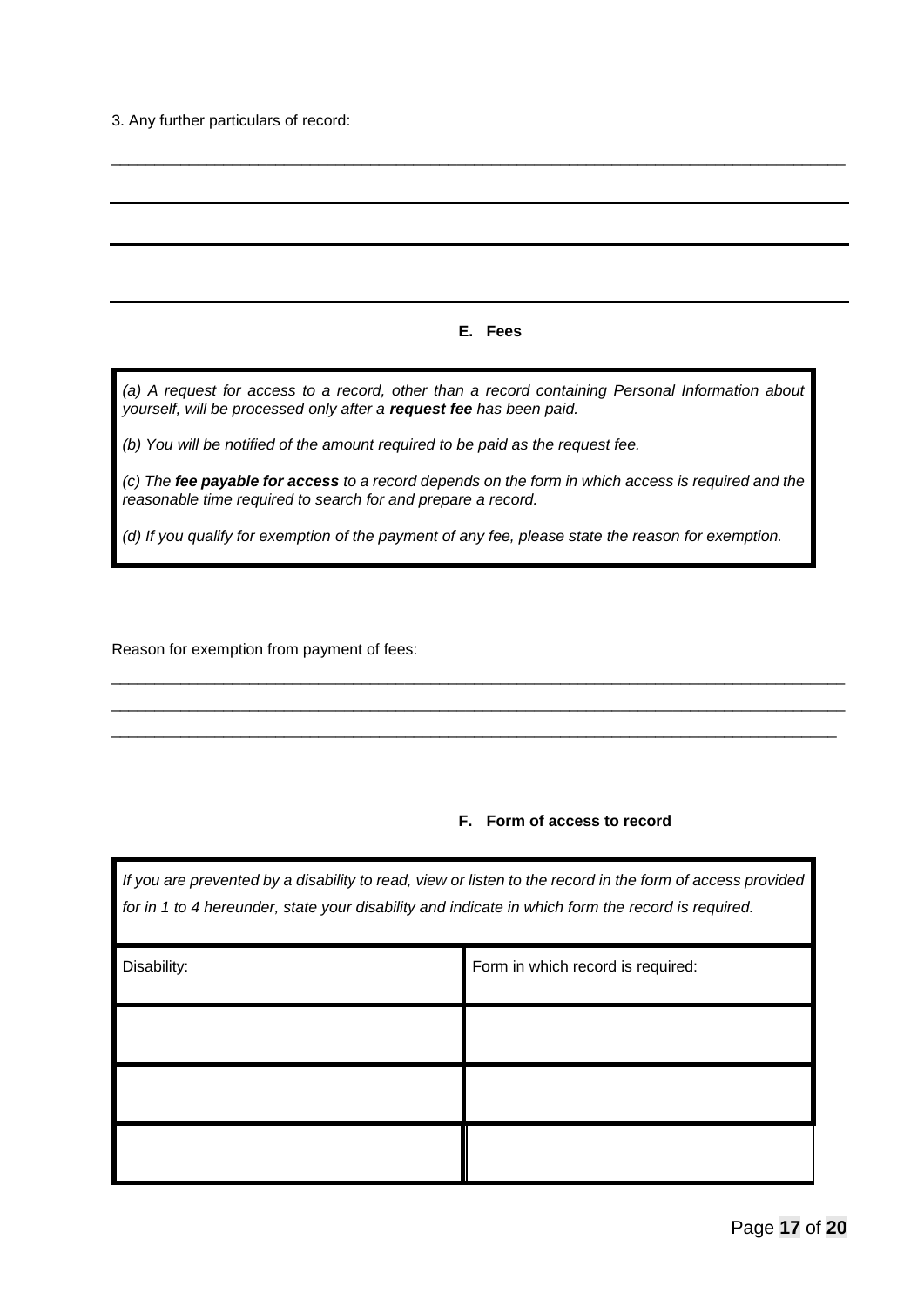Mark the appropriate box with an **X**.

#### **NOTES**:

(a) Compliance with your request for access in the specified form may depend on the form in which the record is available.

(b) Access in the form requested may be refused in certain circumstances. In such a case you will be informed if access will be granted in another form.

(c) The fee payable for the access to the record, if any, will be determined partly by the form in which access is requested

| If the record is in written or printed form:                                          |                                                                                                                                               |                      |                                                               |  |                                                                      |  |  |
|---------------------------------------------------------------------------------------|-----------------------------------------------------------------------------------------------------------------------------------------------|----------------------|---------------------------------------------------------------|--|----------------------------------------------------------------------|--|--|
|                                                                                       | copy of record*                                                                                                                               | inspection of record |                                                               |  |                                                                      |  |  |
|                                                                                       | If the record consists of visual images- (this includes photographs, slides, video recordings,<br>computer-generated images, sketches, etc.): |                      |                                                               |  |                                                                      |  |  |
|                                                                                       | view the images                                                                                                                               |                      | copy of the<br>images*                                        |  | transcription of<br>the images*                                      |  |  |
| If record consists of recorded words or information which can be reproduced in sound: |                                                                                                                                               |                      |                                                               |  |                                                                      |  |  |
|                                                                                       | the<br>listen<br>transcription of soundtrack* (written or printed<br>to<br>soundtrack<br>document)<br>(audio cassette)                        |                      |                                                               |  |                                                                      |  |  |
| If record is held on computer or in an electronic or machine-readable form:           |                                                                                                                                               |                      |                                                               |  |                                                                      |  |  |
|                                                                                       | printed copy of<br>record*                                                                                                                    |                      | printed copy of<br>information<br>derived from the<br>record* |  | copy in<br>computer<br>readable form*<br>(stiffy or<br>compact disc) |  |  |

| YES.<br>*If you requested a copy or<br>transcription of a record<br>(above), do you wish the copy<br>or transcription to be posted to<br>vou? |  | NO |
|-----------------------------------------------------------------------------------------------------------------------------------------------|--|----|
|-----------------------------------------------------------------------------------------------------------------------------------------------|--|----|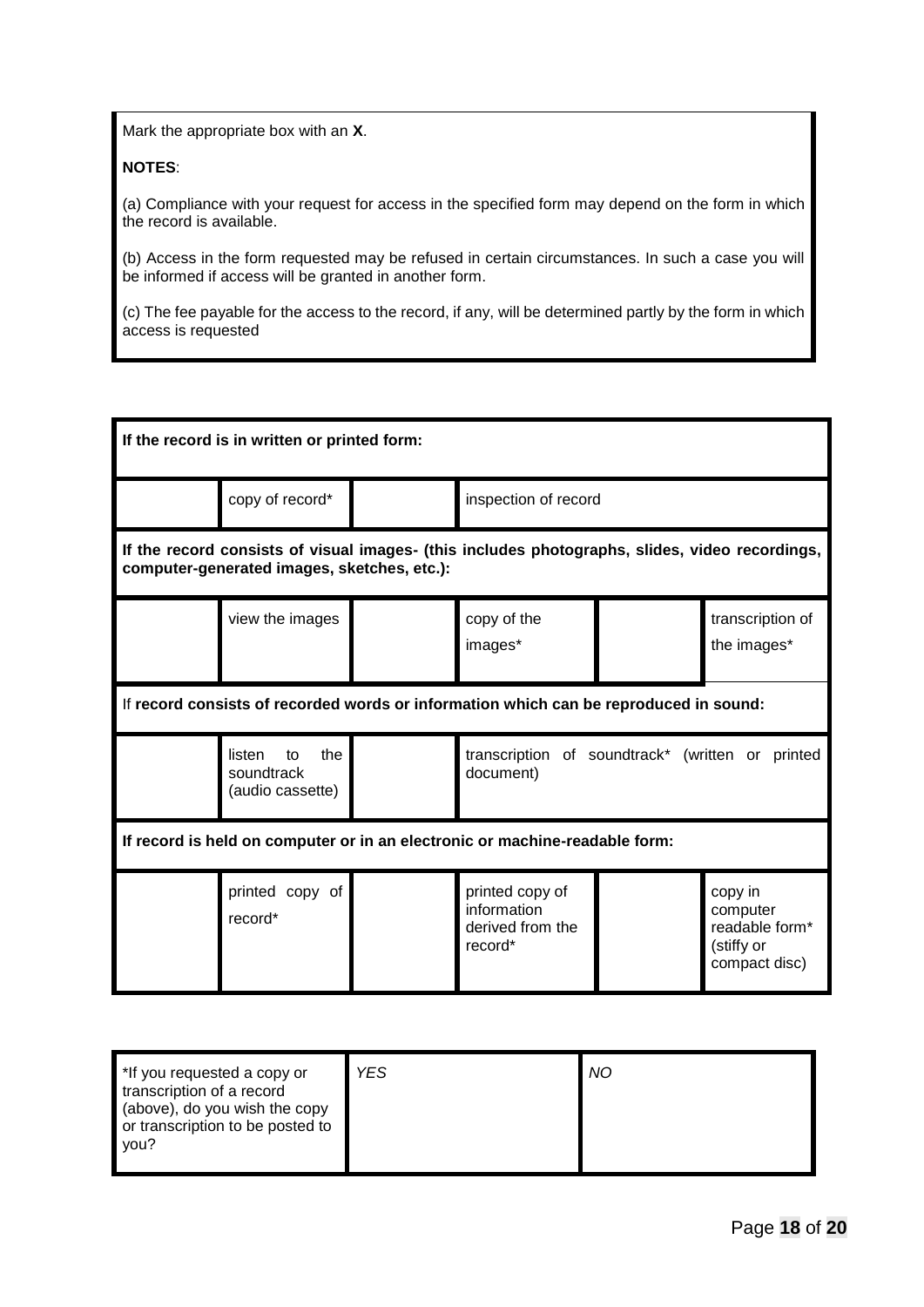$\overline{\phantom{a}}$ 

#### **G. Particulars of right to be exercised or protected**

*If the provided space is inadequate, please continue on a separate folio and attach it to this form. The requester must sign all the additional folios.*

1. Indicate which right is to be exercised or protected:

2. Explain why the record requested is required for the exercise or protection of the aforementioned right:

\_\_\_\_\_\_\_\_\_\_\_\_\_\_\_\_\_\_\_\_\_\_\_\_\_\_\_\_\_\_\_\_\_\_\_\_\_\_\_\_\_\_\_\_\_\_\_\_\_\_\_\_\_\_\_\_\_\_\_\_\_\_\_\_\_\_\_\_\_\_\_\_\_\_\_\_\_\_\_\_\_

\_\_\_\_\_\_\_\_\_\_\_\_\_\_\_\_\_\_\_\_\_\_\_\_\_\_\_\_\_\_\_\_\_\_\_\_\_\_\_\_\_\_\_\_\_\_\_\_\_\_\_\_\_\_\_\_\_\_\_\_\_\_\_\_\_\_\_\_\_\_\_\_\_\_\_\_\_\_\_\_\_

\_\_\_\_\_\_\_\_\_\_\_\_\_\_\_\_\_\_\_\_\_\_\_\_\_\_\_\_\_\_\_\_\_\_\_\_\_\_\_\_\_\_\_\_\_\_\_\_\_\_\_\_\_\_\_\_\_\_\_\_\_\_\_\_\_\_\_\_\_\_\_\_\_\_\_\_\_\_\_\_\_

\_\_\_\_\_\_\_\_\_\_\_\_\_\_\_\_\_\_\_\_\_\_\_\_\_\_\_\_\_\_\_\_\_\_\_\_\_\_\_\_\_\_\_\_\_\_\_\_\_\_\_\_\_\_\_\_\_\_\_\_\_\_\_\_\_\_\_\_\_\_\_\_\_\_\_\_\_\_\_\_\_\_\_\_\_

\_\_\_\_\_\_\_\_\_\_\_\_\_\_\_\_\_\_\_\_\_\_\_\_\_\_\_\_\_\_\_\_\_\_\_\_\_\_\_\_\_\_\_\_\_\_\_\_\_\_\_\_\_\_\_\_\_\_\_\_\_\_\_\_\_\_\_\_\_\_\_\_\_\_\_\_\_\_\_\_\_\_\_\_\_

**H. Notice of decision regarding request for access**

*You will be notified in writing whether your request has been approved/denied. If you wish to be informed in another manner, please specify the manner and provide the necessary particulars to enable compliance with your request.*

How would you prefer to be informed of the decision regarding your request for access to the record?

\_\_\_\_\_\_\_\_\_\_\_\_\_\_\_\_\_\_\_\_\_\_\_\_\_\_\_\_\_\_\_\_\_\_\_\_\_\_\_\_\_\_\_\_\_\_\_\_\_\_\_\_\_\_\_\_\_\_\_\_\_\_\_\_\_\_\_\_\_\_\_\_\_\_\_\_\_\_\_\_\_\_\_\_\_

\_\_\_\_\_\_\_\_\_\_\_\_\_\_\_\_\_\_\_\_\_\_\_\_\_\_\_\_\_\_\_\_\_\_\_\_\_\_\_\_\_\_\_\_\_\_\_\_\_\_\_\_\_\_\_\_\_\_\_\_\_\_\_\_\_\_\_\_\_\_\_\_\_\_\_\_\_\_\_\_\_\_\_\_\_